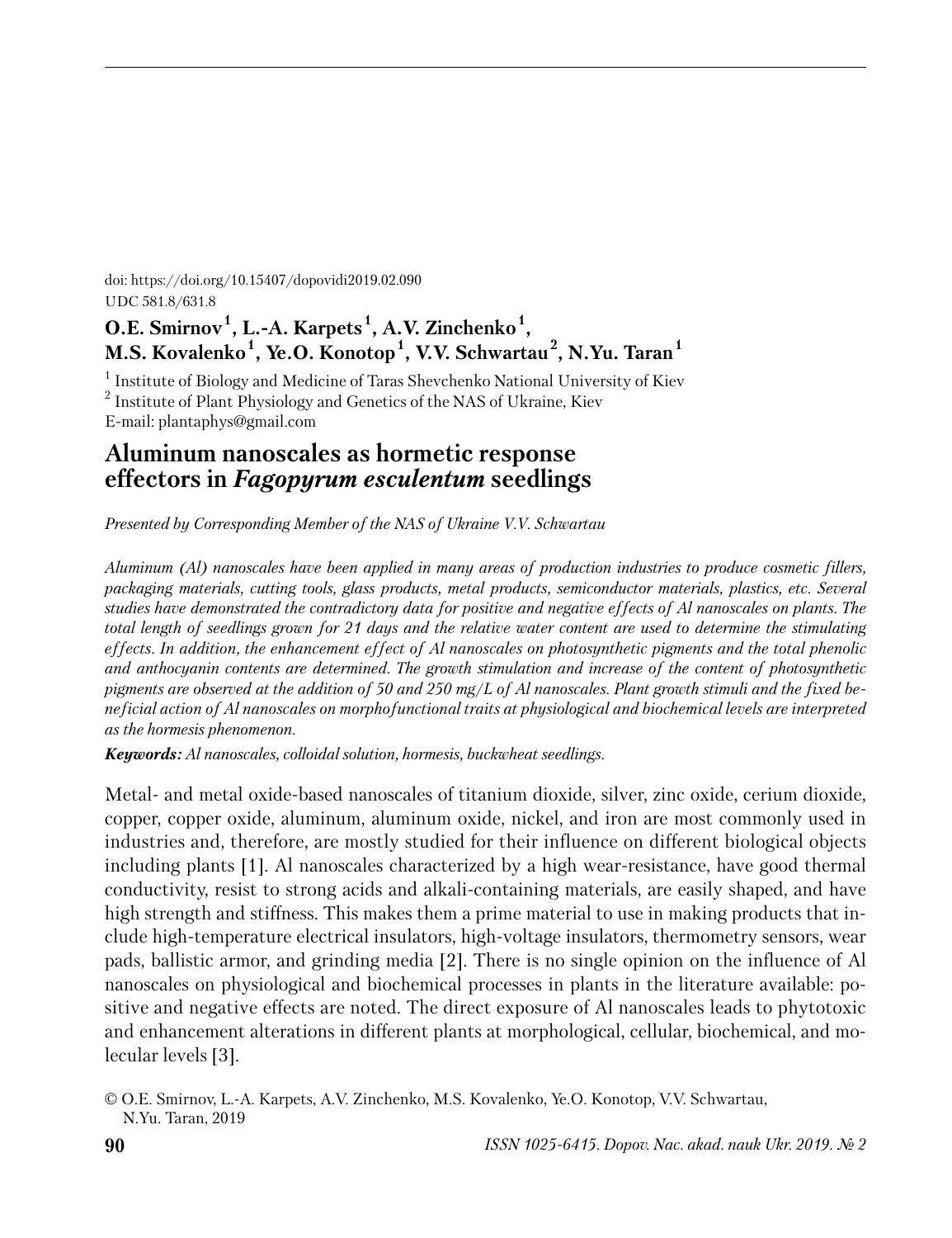The aim of this study was to investigate the influence of Al nanoscales colloidal solutions on buckwheat seedlings and to determine their dose-dependent effects on Al-resistant plant species.

**Materials and methods.** A colloidal solution of Al nanoscales was obtained by the electric-sparkle dispersing of an electric-conductive layer in water [4]. Submicron metal particles in water suspensions were obtained by the method of volumetric electric-spark destruction of metal granules. The pulse power source (thyristor pulse generators with a storage capacitor) was used to initiate the discharge and simultaneous formation of spark channels in contacts between the metal granules dipped into deionized water. The transformation of a liquid to vapor and its condensation with the following crystallization results in the creation of a fraction with size from 10 to 100 nm.

Seeds of common buckwheat (*Fagopyrum esculentum* Moench. cv. Rubra) were germinated in dark at 25 °C in Petri dishes with deionized water. After 2 days, seedlings were transferred in pots with sterilized sand and half-diluted Knop solution (pH 5.5) in trays. Experiments were conducted under controlled conditions: temperature  $-25$  °C, photoperiod of 16 h at a photosynthetic photon flux density of  $\approx 200$  µmol photons m<sup>-2</sup>·s<sup>-1</sup>. For the investigation, 21-day controlled and treated plants were used. The treatment with a colloidal solution of Al nanoscales was performed according to the following scheme: 1 — control, half-diluted Knop medium, 2 — addition of 50 mg/L Al nanoscales; 3 — addition of 250 mg/L Al nanoscales; 4 — addition of 500 mg/L Al nanoscales;  $5 -$  addition of 750 mg/L Al nanoscales;  $6 -$  addition of 1000 mg/L Al nanoscales.

The investigated morphological parameters included the plant total length (TL), fresh biomass (FB), dry biomass (DB), and relative water content of leaves (RWC) [5]. The contents of photosynthetic pigments were determined by measuring the alcohol extract optical density at 662 nm for chlorophyll *a*, 644 nm for chlorophyll *b*, and 440.5 nm for carotenoids [6]. Folin— Ciocalteu reagent was used to determine the total phenolic content [7]. Rutin as the dominant phenolic substance in buckwheat plants was used to standard the curve construction; absorbance was measured at 765 nm [8]. Total anthocyanin was extracted and estimated by the method of Beggs and Wellmann with some minor modifications [9]. Absorbance was measured at 530 nm. Quantity of anthocyanin was calculated with using cyanidin-3-glucoside coefficients — the major anthocyanin in buckwheat (molar extinction coefficient of 26 900 L  $cm^{-1}$ ·mol<sup>-1</sup> and molecular weight of 449.2  $g \cdot mol^{-1}$ ). All spectrophotometric assays was measured using a spectrophotometer UV-1800 "Shimadzu" (Japan).

Microsoft Excel 2010 was used for the data statistical analysis. Duncan's multiple range test was used to evaluate the data. The results are expressed as the mean  $\pm$  standard deviation, unless noted otherwise. Values of  $P \leq 0.05$  were considered significant.

**Results and discussion.** Nowadays, the Buckwheat genus (*Fagopyrum* Mill.) is one of the most studied Al-resistant crops due to its Al-hyperaccumulating capability [10]. Analysis of the results of morphological traits showed that the total plant length, fresh and dry biomasses per plant were increased in variants with 50 and 250 mg/L of Al nanoscales. Addition of higher concentrations of nanoparticles (500, 750, and 1000 mg/L) led to a decrease of the plant growth parameters. Fluctuation of leaf RWC in variants with 50 and 250 mg/L of Al nanoscales was not detected. Level of RWC in leaves in variants with 500, 750, and 1000 mg/L of Al nanoscales showed a significant increase of the water deficit (Table).

*ISSN 1025-6415. Допов. Нац. акад. наук Укр. 2019. № 2* **91**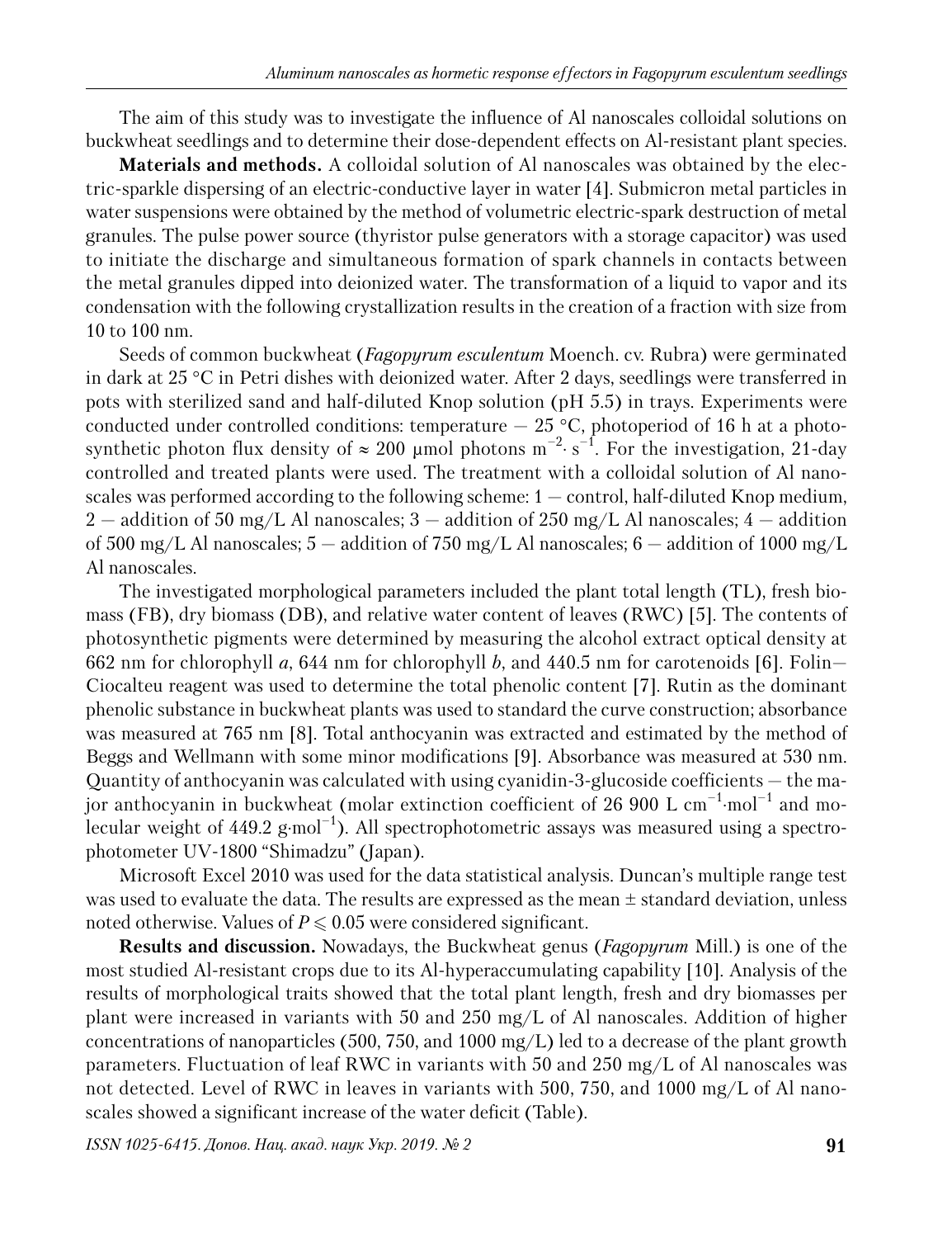

*Fig. 1.* Photosynthetic pigments content in buckwheat leaves under the treatment with colloidal solutions of Al nanoscales: *1* — control, half-diluted Knop medium, *2* — 50 mg/L Al nanoscales; *3* — 250 mg/L Al nanoscales; *4* — 500 mg/L Al nanoscales; *5* — 750 mg/L Al nanoscales; *6* — 1000 mg/L Al nanoscales; \* — difference significant at  $P \le 0.05$  ( $M \pm SD$ ;  $n = 10$ )

| Variant of<br>treatment | Plant length, cm   | Fresh biomass,<br>mg per plant | Dry biomass,<br>mg per plant | Leaf relative<br>water content, % |
|-------------------------|--------------------|--------------------------------|------------------------------|-----------------------------------|
|                         | $23.05 \pm 0.31$   | $197.43 \pm 3.7$               | $20.35 \pm 0.78$             | 87.7                              |
| $\mathfrak{D}$          | $24.78 \pm 0.44*$  | $209.27 \pm 3.1*$              | $21.07 \pm 0.65^*$           | 86.9                              |
| 3                       | $24.67 \pm 0.37^*$ | $211.58 \pm 4.5^*$             | $21.82 \pm 0.67^*$           | 88.7                              |
| 4                       | $22.21 \pm 0.23^*$ | $188.73 \pm 4.3^*$             | $19.57 \pm 0.74*$            | 70.6                              |
| 5                       | $20.35 \pm 0.48^*$ | $156.05 \pm 5.0^*$             | $14.72 \pm 0.56^*$           | 66.7                              |
| 6                       | $18.93 \pm 0.36^*$ | $153.91 \pm 4.2^*$             | $14.39 \pm 0.81*$            | 54.3                              |

**Morphological traits of buckwheat seedlings under the treatment with colloidal solutions of Al nanoscales**

\* Difference significant at  $P \leq 0.05$  ( $M \pm SD$ ;  $n = 20$ ).

The whole plant growth fluctuation under nanoscales treatments is the most evident trait of the plant functional status and becomes a useful bioassay due to its normativity, simplicity, nondestructivity, and sensitivity [11]. In turn, RWC is probably the most appropriate trait of the plant water balance in terms of the physiological consequence of a plant water deficit, since water accounts for 80—90 % of the fresh weight of most herbaceous plant structures. Analysis of morphometric results considered that the addition of Al nanoscales in concentrations of 500, 750, and 1000 mg/L was perceived as a stress condition accompanied by the growth inhibition and water balance disruption. Low concentrations of Al nanoscales (50 and 250 mg/L) led to the fresh and dry biomass accumulation and did not cause changes in the water status of treated plants.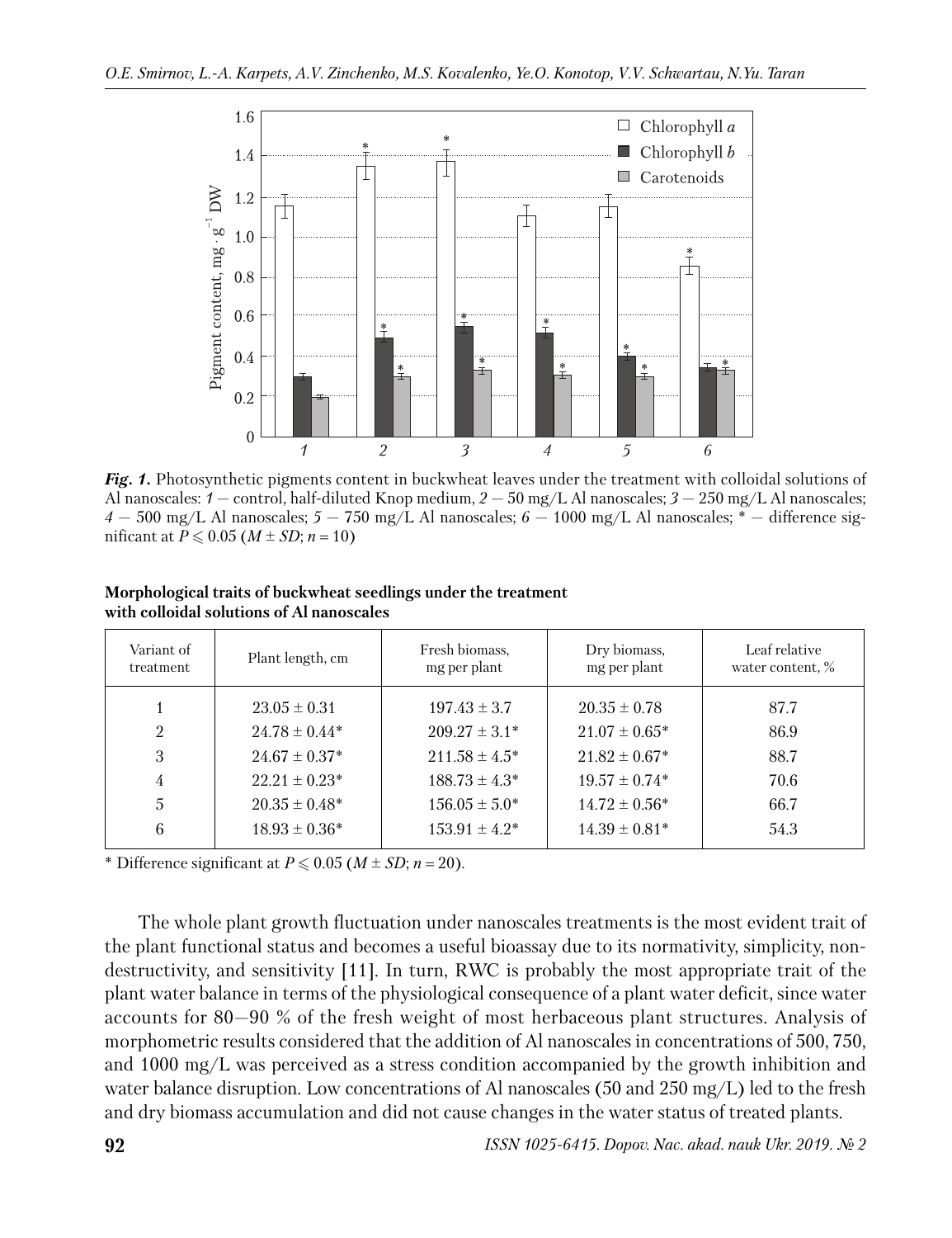

*Fig. 2.* Total phenolic and anthocyanin content in buckwheat leaves under the treatment with colloidals solution of Al nanoscales: *1* — control, half-diluted Knop medium; *2* — 50 mg/L Al nanoscales; *3* — 250 mg/L Al nanoscales; *4* — 500 mg/L Al nanoscales; *5* — 750 mg/L Al nanoscales; *6* — 1000 mg/L Al nanoscales; \* — difference significant at  $P \le 0.05$  ( $M \pm SD$ ;  $n = 10$ )

Our study showed a significant fluctuation of the photosynthetic pigment content under the Al nanoscales treatment (Fig. 1).

Enhancement effects of Al nanoscales on all pigments classes were noted in variants with 50 and 250 mg/L. The increases of chlorophyll *b* and carotenoids were observed in variants with 500 and 750 mg/L of Al nanoscales. Our results of the study of the influence of Al nanoscales on the photosynthetic pigments content showed significant increases of chlorophylls and carotenoids in variants with treatment by 50 and 250 mg/L of Al nanoscales. Ascending the nanoscales concentration to 1000 mg/L led to decreasing the chlorophyll *a* content, while the contents of chlorophyll *b* and carotenoids remained above the control level. These pigments are considered adaptogens due to adaptive capabilities of molecules, which consist in quenching an excited state of chlorophyll and preventing the formation of singlet oxygen and other reactive oxygen species [12].

The results of the study of the effects of Al nanoscales on the phenolic and anthocyanin contents showed that the addition of nanoscales induced the anthocyanins accumulation with a dosedependent relation (Fig. 2).

Total phenolic compounds and anthocyanins are also able to function as potential antioxidants and are involved in the adaptive response under stressors influence [13]. The most significant increasing of anthocyanins was fixed in the variant with the maximal 1000 mg/L concentration of Al nanoscales – addition of 1000 mg/L of Al nanoscales led to the maximum stimulatory response  $-241$  % of the control level. The sharp increase of the total phenolic content fixed in all variants of Al nanoscales treatments. The total phenolic content showed no significant difference between variants with 250, 500, 750, and 1000 mg/L. After a sharp increase in the variant with 250 mg/L of Al nanoscales, the total phenolic content remained at  $130-145\%$  of the control level.

*ISSN 1025-6415. Допов. Нац. акад. наук Укр. 2019. № 2* **93**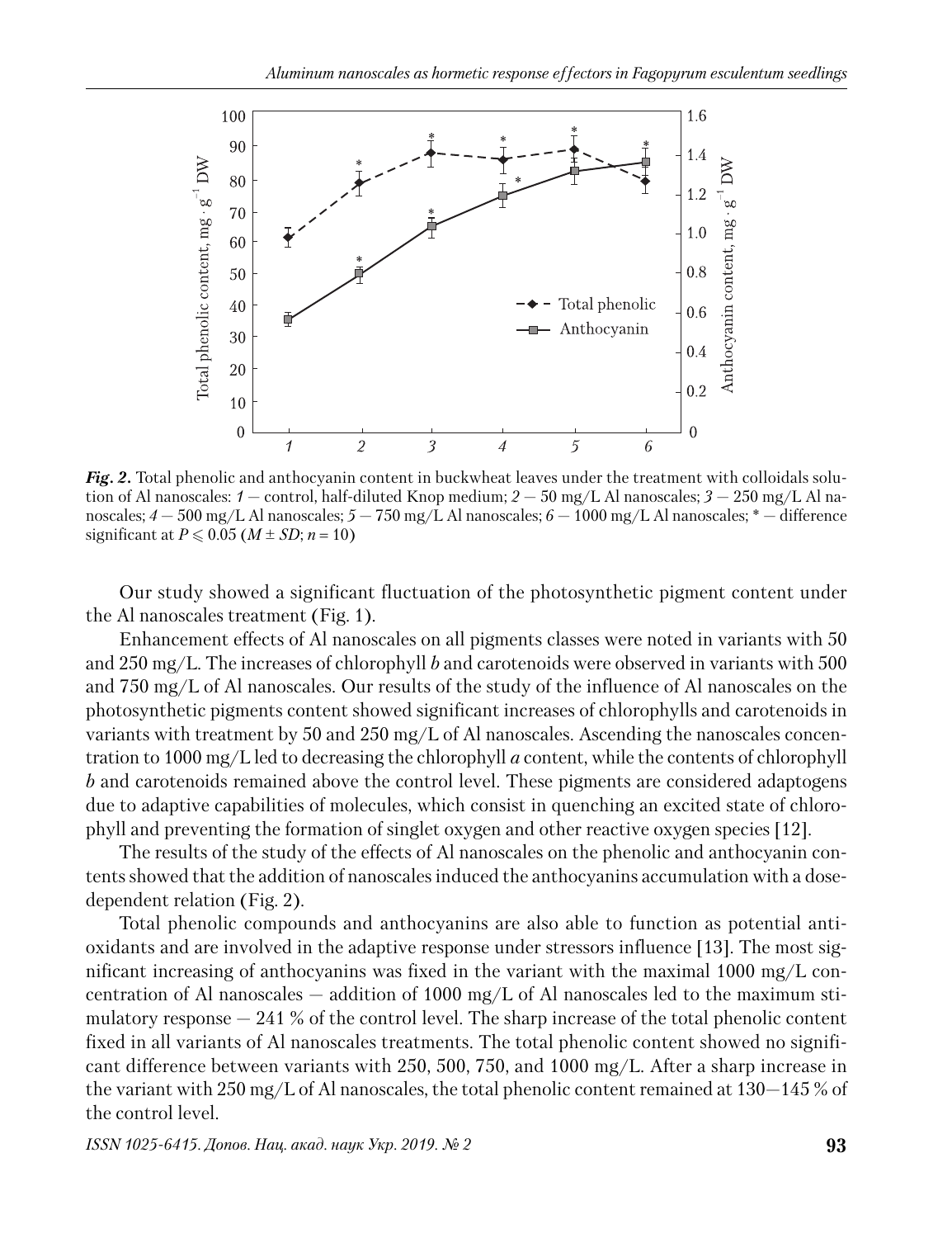While some results have been concerned with the toxicity of Al nanoscales to plants, others have focused on the possibility of using Al nanoscales as a fertilizer seeing enhancement effects. It was showed that, at the addition of certain concentrations of Al nanoscales, the plant growth, photosynthetic pigments, total phenolic and anthocyanin contents increase. Our experiments have provided evidence to characterize the morphofunctional responses of buckwheat plants as the hormesis — a dose-response phenomenon with the low-dose stimulation and high-dose inhibition [14].

**Conclusions.** Thus, the presence of aluminum nanoscales in low concentrations (50 and  $250 \,\mathrm{mg/L}$ ) induced the plant growth, phenolic compounds, anthocyanin accumulation, and led to increasing the chlorophylls and carotenoids content. Shoot and root growth stimuli and fixed beneficial action of Al nanoscales on morphofunctional traits at physiological and biochemical levels were interpreted as the hormesis phenomenon.

*The publication contains the results of studies supported by President's of Ukraine grant № F75/170-2018 for competitive projects of the State Fund for Fundamental Research.*

### REFERENCES

- 1. Rastogi, A., Zivcak, M., Sytar, O., Kalaji, K. M., He, X., Mbarki, S. & Brestic, M. (2017). Impact of metal and metal oxide nanoparticles on plant: a critical review. Front. Chem., 5, 78. doi: https://doi.org/10.3389/ fchem.2017.00078
- 2. Burklew, C. E., Ashlock, J., Winfrey, W. B. & Zhang, B. (2012). Effects of aluminum oxide nanoparticles on the growth, development, and microRNA expression of tobacco (*Nicotiana tabacum*). PLoS One, 7, No. 5, e34783. doi: https://doi.org/10.1371/journal.pone.0034783
- 3. Jampílek, J. & Kráľová, K. (2017). Nanomaterials for delivery of nutrients and growth promoting compounds to plants. In Prasad, R., Kumar, M., Kumar, V. (Eds). Nanotechnology. An Agricultural Paradigm (pp. 117-227). Springer Nature Singapore Pte Ltd.
- 4. Pat. 38459 UA, IPC B01J 13/00, Mother colloidal solution of metals, Lopatko, K.G., Aftandilyants, E.H., Kalenska, S.M. & Tonkha, O.L., Publ. 12.01.2009 (in Ukrainian).
- 5. Munzuroglu, O. & Geckil, H. (2002). Effects of metals on seed germination, root elongation, and coleoptile and hypocotyl growth in *Triticum aestivum* and *Cucumis sativus*. Arch. Environ. Contam. Toxicol., 43, pp. 203-213. doi: https://doi.org/10.1007/s00244-002-1116-4
- 6. Lichtethaler, H. K. (1987). Chlorophylls and pigments of photosynthetic biomembranes. Methods Enzymol., 148, pp. 350-82. doi: https://doi.org/10.1016/0076-6879(87)48036-1
- 7. Bobo, G., Davidov-Pardo, G., Arroqui, C., Vírseda, P., Marín-Arroyo, M. R. & Navarro, M. (2015). Intralaboratory validation of microplate methods for total phenolic content and antioxidant activity on polyphenolic extracts, and comparison with conventional spectrophotometric method. J. Sci. Food Agric., 95, No. 1, pp. 204-209. doi: https://doi.org/10.1002/jsfa.6706
- 8. Li, X., Kim, J. K., Park, S. Y., Zhao, S., Kim, Y. B., Lee, S. & Park, S. U. (2014). Comparative analysis of flavonoids and polar metabolite profiling of Tanno-original and Tanno-high rutin buckwheat. J. Agric. Food Chem., 62, No. 12, pp. 2701-2708. doi: https://doi.org/10.1021/jf4049534
- 9. Smirnov, O. E., Kosyan, A. M., Kosyk, O. I. & Taran, N. Y. (2015). Response of phenolic metabolism induced by aluminium toxicity in *Fagopyrum esculentum* Moench. Plants. Ukr. Biochem. J., 87, pp. 129-135. doi: https://doi.org/10.15407/ubj87.06.129
- 10. Shen, R. & Ma, J. F. (2001). Distribution and mobility of aluminium in an Al-accumulating plant *Fagopyrum esculentum* Moench. J. Exp. Bot., 52, No. 361, pp. 1683-1687.
- 11. Srinivasa Rao, N. K., Shivashankara, K. S. & Laxman, R. H. (2016). Abiotic stress physiology of horticultural crops. New Delhi: Springer. doi: https://doi.org/10.1007/978-81-322-2725-0
- 12. Sun, Y. P., Li, X. Q., Cao, J., Zhang, W. X. & Wang, H. P. (2006). Characterization of zero-valent iron nanoparticles. Adv. Colloid Interface Sci., 120, pp. 47-56. https://doi.org/10.1016/j.cis.2006.03.001